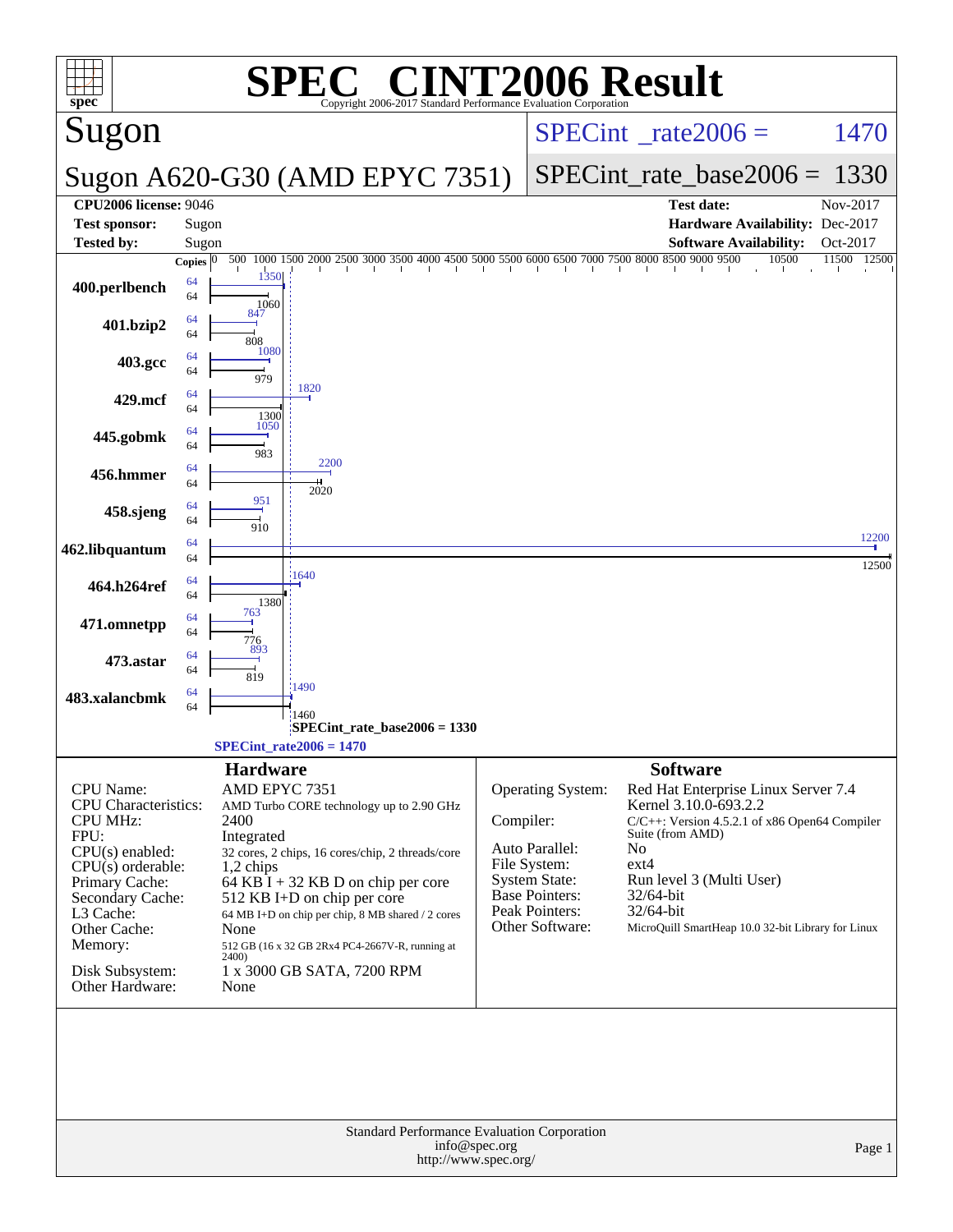

# Sugon

### SPECint rate $2006 = 1470$

### Sugon A620-G30 (AMD EPYC 7351)

[SPECint\\_rate\\_base2006 =](http://www.spec.org/auto/cpu2006/Docs/result-fields.html#SPECintratebase2006) 1330

**[CPU2006 license:](http://www.spec.org/auto/cpu2006/Docs/result-fields.html#CPU2006license)** 9046 **[Test date:](http://www.spec.org/auto/cpu2006/Docs/result-fields.html#Testdate)** Nov-2017

**[Test sponsor:](http://www.spec.org/auto/cpu2006/Docs/result-fields.html#Testsponsor)** Sugon **[Hardware Availability:](http://www.spec.org/auto/cpu2006/Docs/result-fields.html#HardwareAvailability)** Dec-2017 **[Tested by:](http://www.spec.org/auto/cpu2006/Docs/result-fields.html#Testedby)** Sugon **[Software Availability:](http://www.spec.org/auto/cpu2006/Docs/result-fields.html#SoftwareAvailability)** Oct-2017

#### **[Results Table](http://www.spec.org/auto/cpu2006/Docs/result-fields.html#ResultsTable)**

|                    | <b>Base</b>   |                |       |                | <b>Peak</b> |                                                                                                          |              |               |                |              |                |              |                |              |
|--------------------|---------------|----------------|-------|----------------|-------------|----------------------------------------------------------------------------------------------------------|--------------|---------------|----------------|--------------|----------------|--------------|----------------|--------------|
| <b>Benchmark</b>   | <b>Copies</b> | <b>Seconds</b> | Ratio | <b>Seconds</b> | Ratio       | <b>Seconds</b>                                                                                           | Ratio        | <b>Copies</b> | <b>Seconds</b> | <b>Ratio</b> | <b>Seconds</b> | <b>Ratio</b> | <b>Seconds</b> | <b>Ratio</b> |
| 400.perlbench      | 64            | 587            | 1060  | 591            | 1060        | 588                                                                                                      | <b>1060l</b> | 64            | 463            | 1350         | 464            | 1350         | 463            | 1350         |
| 401.bzip2          | 64            | 763            | 809   | 765            | 808         | 764                                                                                                      | 808          | 64            | 730            | 847          | 731            | 844          | 729            | 847          |
| $403.\mathrm{gcc}$ | 64            | 526            | 979   | 527            | 978         | 525                                                                                                      | 982          | 64            | 476            | 1080         | 475            | 1080         | 480            | 1070         |
| $429$ .mcf         | 64            | 453            | 1290  | 450            | 1300        | 447                                                                                                      | 1310         | 64            | 324            | 1800         | 321            | 1820         | 321            | 1820         |
| $445$ .gobmk       | 64            | 683            | 983   | 687            | 977         | 680                                                                                                      | 988          | 64            | 638            | 1050         | 639            | 1050         | 635            | 1060         |
| 456.hmmer          | 64            | 295            | 2020  | 304            | 1960        | 294                                                                                                      | 2030         | 64            | 271            | 2200         | 270            | 2210         | 272            | 2200         |
| $458$ .sjeng       | 64            | 849            | 912   | 851            | <b>910</b>  | 853                                                                                                      | 908          | 64            | 814            | 951          | 813            | 953          | 814            | 951          |
| 462.libquantum     | 64            | 106            | 12500 | 106            | 12500       | 107                                                                                                      | 12400        | 64            | 109            | 12200        | 109            | 12200        | 109            | 12200        |
| 464.h264ref        | 64            | 1029           | 1380  | 1025           | 1380        | 1039                                                                                                     | 1360         | 64            | 865            | 1640         | 865            | 1640         | 865            | 1640         |
| 471.omnetpp        | 64            | 514            | 778   | 516            | 775I        | 516                                                                                                      | 776          | 64            | 526            | 761          | 523            | 765          | 524            | 763          |
| $473$ . astar      | 64            | 548            | 819   | 546            | 823         | 550                                                                                                      | 817          | 64            | 503            | 893          | 504            | 891          | 502            | 894          |
| 483.xalancbmk      | 64            | 301            | 1470  | 305            | 1450        | 302                                                                                                      | 1460         | 64            | 299            | 1480         | 297            | 1490         | 297            | 1490         |
|                    |               |                |       |                |             | Results appear in the order in which they were run. Bold underlined text indicates a median measurement. |              |               |                |              |                |              |                |              |

#### **[Submit Notes](http://www.spec.org/auto/cpu2006/Docs/result-fields.html#SubmitNotes)**

The config file option 'submit' was used. 'numactl' was used to bind copies to the cores. See the configuration file for details.

#### **[Operating System Notes](http://www.spec.org/auto/cpu2006/Docs/result-fields.html#OperatingSystemNotes)**

'ulimit -s unlimited' was used to set environment stack size 'ulimit -l 2097152' was used to set environment locked pages in memory limit

runspec command invoked through numactl i.e.: numactl --interleave=all runspec <etc>

Set dirty\_ratio=8 to limit dirty cache to 8% of memory Set swappiness=1 to swap only if necessary Set zone\_reclaim\_mode=1 to free local node memory and avoid remote memory sync then drop\_caches=3 to reset caches before invoking runcpu

Transparent huge pages were enabled for this run (OS default)

Set vm/nr hugepages=57344 in /etc/sysctl.conf mount -t hugetlbfs nodev /mnt/hugepages

#### **[Platform Notes](http://www.spec.org/auto/cpu2006/Docs/result-fields.html#PlatformNotes)**

BIOS settings: Determinism Slider = Power cTDP Control = Manual

Continued on next page

Standard Performance Evaluation Corporation [info@spec.org](mailto:info@spec.org) <http://www.spec.org/>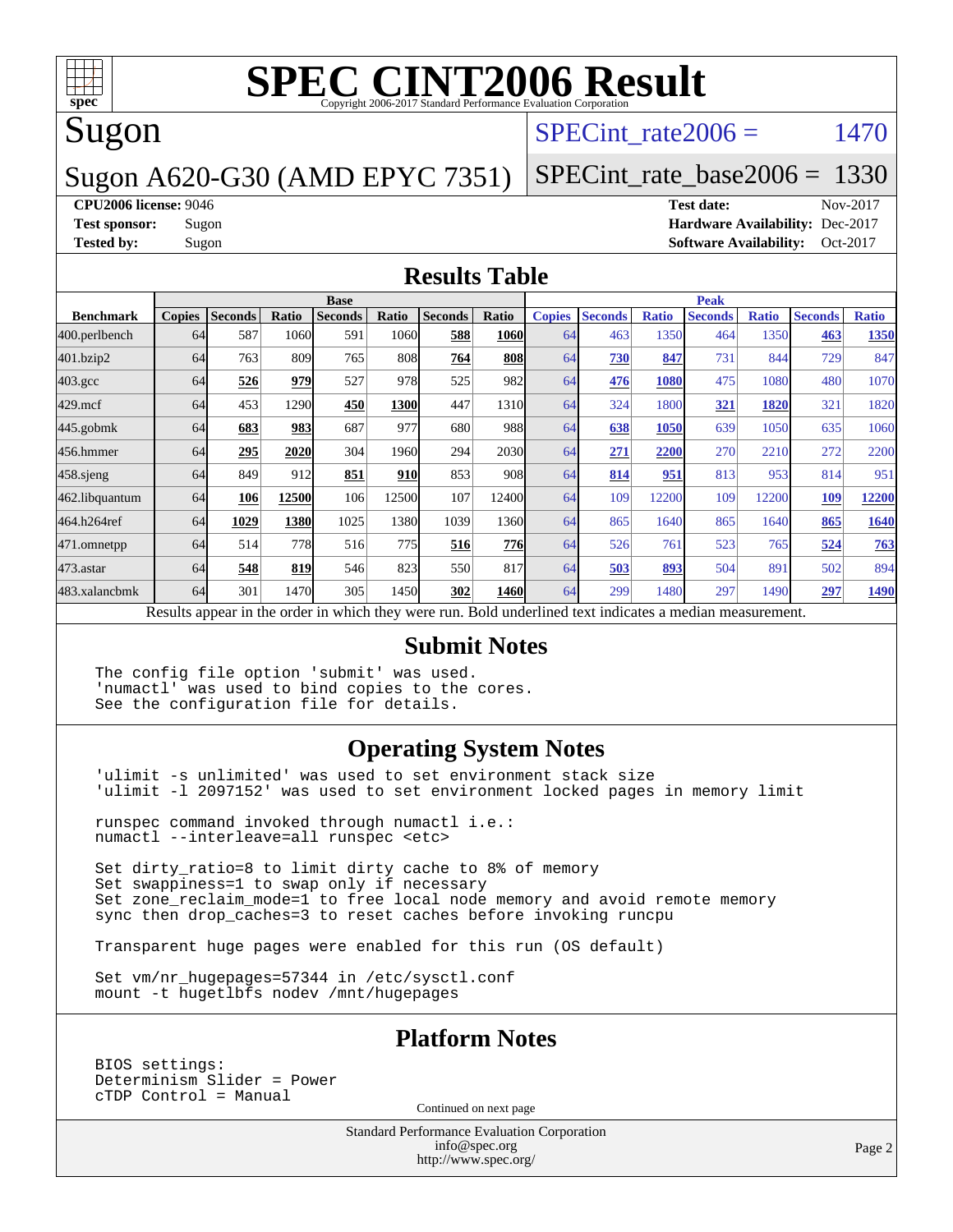

# Sugon

SPECint rate $2006 = 1470$ 

Sugon A620-G30 (AMD EPYC 7351) [SPECint\\_rate\\_base2006 =](http://www.spec.org/auto/cpu2006/Docs/result-fields.html#SPECintratebase2006) 1330

**[CPU2006 license:](http://www.spec.org/auto/cpu2006/Docs/result-fields.html#CPU2006license)** 9046 **[Test date:](http://www.spec.org/auto/cpu2006/Docs/result-fields.html#Testdate)** Nov-2017 **[Test sponsor:](http://www.spec.org/auto/cpu2006/Docs/result-fields.html#Testsponsor)** Sugon **[Hardware Availability:](http://www.spec.org/auto/cpu2006/Docs/result-fields.html#HardwareAvailability)** Dec-2017 **[Tested by:](http://www.spec.org/auto/cpu2006/Docs/result-fields.html#Testedby)** Sugon **[Software Availability:](http://www.spec.org/auto/cpu2006/Docs/result-fields.html#SoftwareAvailability)** Oct-2017

#### **[Platform Notes \(Continued\)](http://www.spec.org/auto/cpu2006/Docs/result-fields.html#PlatformNotes)**

 $C TDP = 200$ This system Sugon A620-G30 is electrically equal with Sugon A420-G30 populated with the same processors and memories.

#### **[General Notes](http://www.spec.org/auto/cpu2006/Docs/result-fields.html#GeneralNotes)**

Environment variables set by runspec before the start of the run: HUGETLB\_LIMIT = "896" LD\_LIBRARY\_PATH = "/home/cpu2006/amd1603-rate-libs-revB/32:/home/cpu2006/amd1603-rate-libs-revB/64"

The binaries were built with the AMD supported x86 Open64 Compiler Suite, which is only available from AMD at <http://developer.amd.com/tools-and-sdks/cpu-development/x86-open64-compiler-suite/> Binaries were compiled on a system with 2 x AMD Opteron 6378 chips + 128 GB Memory using RHEL 6.3

## **[Base Compiler Invocation](http://www.spec.org/auto/cpu2006/Docs/result-fields.html#BaseCompilerInvocation)**

[C benchmarks](http://www.spec.org/auto/cpu2006/Docs/result-fields.html#Cbenchmarks): [opencc](http://www.spec.org/cpu2006/results/res2017q4/cpu2006-20171211-50963.flags.html#user_CCbase_Fopencc)

[C++ benchmarks:](http://www.spec.org/auto/cpu2006/Docs/result-fields.html#CXXbenchmarks) [openCC](http://www.spec.org/cpu2006/results/res2017q4/cpu2006-20171211-50963.flags.html#user_CXXbase_FopenCC)

## **[Base Portability Flags](http://www.spec.org/auto/cpu2006/Docs/result-fields.html#BasePortabilityFlags)**

 400.perlbench: [-DSPEC\\_CPU\\_LP64](http://www.spec.org/cpu2006/results/res2017q4/cpu2006-20171211-50963.flags.html#b400.perlbench_basePORTABILITY_DSPEC_CPU_LP64) [-DSPEC\\_CPU\\_LINUX\\_X64](http://www.spec.org/cpu2006/results/res2017q4/cpu2006-20171211-50963.flags.html#b400.perlbench_baseCPORTABILITY_DSPEC_CPU_LINUX_X64) 401.bzip2: [-DSPEC\\_CPU\\_LP64](http://www.spec.org/cpu2006/results/res2017q4/cpu2006-20171211-50963.flags.html#suite_basePORTABILITY401_bzip2_DSPEC_CPU_LP64) 403.gcc: [-DSPEC\\_CPU\\_LP64](http://www.spec.org/cpu2006/results/res2017q4/cpu2006-20171211-50963.flags.html#suite_basePORTABILITY403_gcc_DSPEC_CPU_LP64) 429.mcf: [-DSPEC\\_CPU\\_LP64](http://www.spec.org/cpu2006/results/res2017q4/cpu2006-20171211-50963.flags.html#suite_basePORTABILITY429_mcf_DSPEC_CPU_LP64) 445.gobmk: [-DSPEC\\_CPU\\_LP64](http://www.spec.org/cpu2006/results/res2017q4/cpu2006-20171211-50963.flags.html#suite_basePORTABILITY445_gobmk_DSPEC_CPU_LP64) 456.hmmer: [-DSPEC\\_CPU\\_LP64](http://www.spec.org/cpu2006/results/res2017q4/cpu2006-20171211-50963.flags.html#suite_basePORTABILITY456_hmmer_DSPEC_CPU_LP64) 458.sjeng: [-DSPEC\\_CPU\\_LP64](http://www.spec.org/cpu2006/results/res2017q4/cpu2006-20171211-50963.flags.html#suite_basePORTABILITY458_sjeng_DSPEC_CPU_LP64) 462.libquantum: [-DSPEC\\_CPU\\_LP64](http://www.spec.org/cpu2006/results/res2017q4/cpu2006-20171211-50963.flags.html#suite_basePORTABILITY462_libquantum_DSPEC_CPU_LP64) [-DSPEC\\_CPU\\_LINUX](http://www.spec.org/cpu2006/results/res2017q4/cpu2006-20171211-50963.flags.html#b462.libquantum_baseCPORTABILITY_DSPEC_CPU_LINUX) 464.h264ref: [-DSPEC\\_CPU\\_LP64](http://www.spec.org/cpu2006/results/res2017q4/cpu2006-20171211-50963.flags.html#suite_basePORTABILITY464_h264ref_DSPEC_CPU_LP64) 483.xalancbmk: [-DSPEC\\_CPU\\_LINUX](http://www.spec.org/cpu2006/results/res2017q4/cpu2006-20171211-50963.flags.html#b483.xalancbmk_baseCXXPORTABILITY_DSPEC_CPU_LINUX)

## **[Base Optimization Flags](http://www.spec.org/auto/cpu2006/Docs/result-fields.html#BaseOptimizationFlags)**

[C benchmarks](http://www.spec.org/auto/cpu2006/Docs/result-fields.html#Cbenchmarks):

[-Ofast](http://www.spec.org/cpu2006/results/res2017q4/cpu2006-20171211-50963.flags.html#user_CCbase_F-Ofast) [-CG:local\\_sched\\_alg=1](http://www.spec.org/cpu2006/results/res2017q4/cpu2006-20171211-50963.flags.html#user_CCbase_F-CG:local_sched_alg_2175ca61f1a2717f1ec57b14995b9e7a) [-INLINE:aggressive=ON](http://www.spec.org/cpu2006/results/res2017q4/cpu2006-20171211-50963.flags.html#user_CCbase_F-INLINE:aggressive_1968a21fda3b9e485676870015f71302) [-IPA:plimit=8000](http://www.spec.org/cpu2006/results/res2017q4/cpu2006-20171211-50963.flags.html#user_CCbase_F-IPA:plimit_92cba83f3d47f09c7d5368fda93ddbd7) [-IPA:small\\_pu=100](http://www.spec.org/cpu2006/results/res2017q4/cpu2006-20171211-50963.flags.html#user_CCbase_F-IPA:small_pu_900a09767c6929d55c26ea3d32399996) [-HP:bd=2m:heap=2m](http://www.spec.org/cpu2006/results/res2017q4/cpu2006-20171211-50963.flags.html#user_CCbase_F-HUGEPAGE_539c723a9f9bd1bd95cd839aeb740bae) [-mso](http://www.spec.org/cpu2006/results/res2017q4/cpu2006-20171211-50963.flags.html#user_CCbase_F-mso) [-LNO:prefetch=2](http://www.spec.org/cpu2006/results/res2017q4/cpu2006-20171211-50963.flags.html#user_CCbase_F-LNO:prefetch_9aee81855ba0592a3c8a40ba7b041143) [-march=bdver1](http://www.spec.org/cpu2006/results/res2017q4/cpu2006-20171211-50963.flags.html#user_CCbase_F-march_fdb9f2653a6b3eaa60be4cf93a9ba5f3) [-mno-fma4](http://www.spec.org/cpu2006/results/res2017q4/cpu2006-20171211-50963.flags.html#user_CCbase_F-mno-fma4_e29f3a785f8b63ba2d60793d5b1cf4c3) [-mno-xop](http://www.spec.org/cpu2006/results/res2017q4/cpu2006-20171211-50963.flags.html#user_CCbase_F-mno-xop) [-mno-tbm](http://www.spec.org/cpu2006/results/res2017q4/cpu2006-20171211-50963.flags.html#user_CCbase_F-mno-tbm)

[C++ benchmarks:](http://www.spec.org/auto/cpu2006/Docs/result-fields.html#CXXbenchmarks)

```
-Ofast -m32 -INLINE:aggressive=on -CG:cmp_peep=on -D__OPEN64_FAST_SET
-march=bdver1 -mno-fma4 -mno-xop -mno-tbm
-L/root/work/libraries/SmartHeap-10/lib -lsmartheap
```
Standard Performance Evaluation Corporation [info@spec.org](mailto:info@spec.org) <http://www.spec.org/>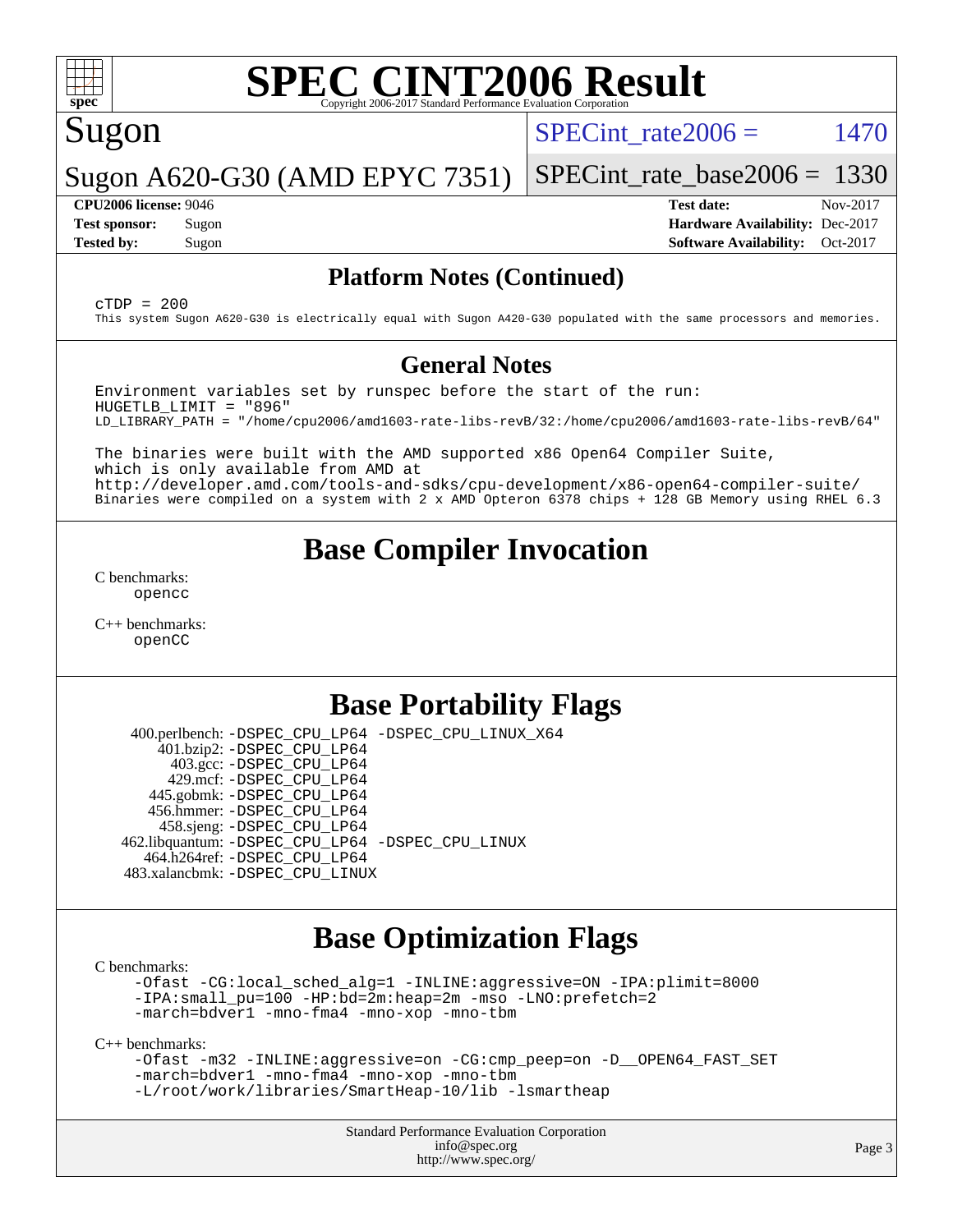

# Sugon

 $SPECTnt_rate2006 = 1470$ 

Sugon A620-G30 (AMD EPYC 7351)

[SPECint\\_rate\\_base2006 =](http://www.spec.org/auto/cpu2006/Docs/result-fields.html#SPECintratebase2006) 1330 **[CPU2006 license:](http://www.spec.org/auto/cpu2006/Docs/result-fields.html#CPU2006license)** 9046 **[Test date:](http://www.spec.org/auto/cpu2006/Docs/result-fields.html#Testdate)** Nov-2017

**[Test sponsor:](http://www.spec.org/auto/cpu2006/Docs/result-fields.html#Testsponsor)** Sugon **[Hardware Availability:](http://www.spec.org/auto/cpu2006/Docs/result-fields.html#HardwareAvailability)** Dec-2017 **[Tested by:](http://www.spec.org/auto/cpu2006/Docs/result-fields.html#Testedby)** Sugon **[Software Availability:](http://www.spec.org/auto/cpu2006/Docs/result-fields.html#SoftwareAvailability)** Oct-2017

## **[Peak Compiler Invocation](http://www.spec.org/auto/cpu2006/Docs/result-fields.html#PeakCompilerInvocation)**

[C benchmarks](http://www.spec.org/auto/cpu2006/Docs/result-fields.html#Cbenchmarks): [opencc](http://www.spec.org/cpu2006/results/res2017q4/cpu2006-20171211-50963.flags.html#user_CCpeak_Fopencc)

[C++ benchmarks:](http://www.spec.org/auto/cpu2006/Docs/result-fields.html#CXXbenchmarks) [openCC](http://www.spec.org/cpu2006/results/res2017q4/cpu2006-20171211-50963.flags.html#user_CXXpeak_FopenCC)

### **[Peak Portability Flags](http://www.spec.org/auto/cpu2006/Docs/result-fields.html#PeakPortabilityFlags)**

 400.perlbench: [-DSPEC\\_CPU\\_LP64](http://www.spec.org/cpu2006/results/res2017q4/cpu2006-20171211-50963.flags.html#b400.perlbench_peakPORTABILITY_DSPEC_CPU_LP64) [-DSPEC\\_CPU\\_LINUX\\_X64](http://www.spec.org/cpu2006/results/res2017q4/cpu2006-20171211-50963.flags.html#b400.perlbench_peakCPORTABILITY_DSPEC_CPU_LINUX_X64) 401.bzip2: [-DSPEC\\_CPU\\_LP64](http://www.spec.org/cpu2006/results/res2017q4/cpu2006-20171211-50963.flags.html#suite_peakPORTABILITY401_bzip2_DSPEC_CPU_LP64) 445.gobmk: [-DSPEC\\_CPU\\_LP64](http://www.spec.org/cpu2006/results/res2017q4/cpu2006-20171211-50963.flags.html#suite_peakPORTABILITY445_gobmk_DSPEC_CPU_LP64) 456.hmmer: [-DSPEC\\_CPU\\_LP64](http://www.spec.org/cpu2006/results/res2017q4/cpu2006-20171211-50963.flags.html#suite_peakPORTABILITY456_hmmer_DSPEC_CPU_LP64) 458.sjeng: [-DSPEC\\_CPU\\_LP64](http://www.spec.org/cpu2006/results/res2017q4/cpu2006-20171211-50963.flags.html#suite_peakPORTABILITY458_sjeng_DSPEC_CPU_LP64) 462.libquantum: [-DSPEC\\_CPU\\_LP64](http://www.spec.org/cpu2006/results/res2017q4/cpu2006-20171211-50963.flags.html#suite_peakPORTABILITY462_libquantum_DSPEC_CPU_LP64) [-DSPEC\\_CPU\\_LINUX](http://www.spec.org/cpu2006/results/res2017q4/cpu2006-20171211-50963.flags.html#b462.libquantum_peakCPORTABILITY_DSPEC_CPU_LINUX) 464.h264ref: [-DSPEC\\_CPU\\_LP64](http://www.spec.org/cpu2006/results/res2017q4/cpu2006-20171211-50963.flags.html#suite_peakPORTABILITY464_h264ref_DSPEC_CPU_LP64) 473.astar: [-DSPEC\\_CPU\\_LP64](http://www.spec.org/cpu2006/results/res2017q4/cpu2006-20171211-50963.flags.html#suite_peakPORTABILITY473_astar_DSPEC_CPU_LP64) 483.xalancbmk: [-DSPEC\\_CPU\\_LINUX](http://www.spec.org/cpu2006/results/res2017q4/cpu2006-20171211-50963.flags.html#b483.xalancbmk_peakCXXPORTABILITY_DSPEC_CPU_LINUX)

# **[Peak Optimization Flags](http://www.spec.org/auto/cpu2006/Docs/result-fields.html#PeakOptimizationFlags)**

[C benchmarks](http://www.spec.org/auto/cpu2006/Docs/result-fields.html#Cbenchmarks):

| 400.perlbench: -fb_create fbdata(pass 1) -fb_opt fbdata(pass 2) -Ofast<br>-LNO:prefetch=2 -LNO:opt=0 -IPA:plimit=20000<br>-OPT:unroll_times_max=8 -OPT:unroll_size=256<br>-OPT:unroll_level=2 -OPT:keep_ext=on -WOPT:if_conv=0<br>-WOPT:sib=on -CG:local_sched_alg=1 -CG:unroll_fb_req=on<br>-CG:movext_icmp=off -HP:bd=2m:heap=2m -march=bdver1<br>-mno-fma4 -GRA:aggr_loop_splitting=off<br>-GRA:loop splitting=off |        |
|-----------------------------------------------------------------------------------------------------------------------------------------------------------------------------------------------------------------------------------------------------------------------------------------------------------------------------------------------------------------------------------------------------------------------|--------|
| 401.bzip2: -fb_create fbdata(pass 1) -fb_opt fbdata(pass 2) -Ofast<br>-LNO: prefetch=2 -LNO: pf2=0 -OPT: alias=disjoint<br>-OPT:goto=off -CG:local_sched_alg=1 -HP:bdt=2m:heap=2m<br>-march=bdver2 -WB, -mno-fma4 -mno-tbm -mno-xop                                                                                                                                                                                   |        |
| 403.gcc: -fb_create fbdata(pass 1) -fb_opt fbdata(pass 2) -Ofast<br>-LNO:trip_count=256 -CG:cmp_peep=on -CG:pre_minreg_level=2<br>-m32 -HP:bdt=2m:heap=2m -GRA:unspill=on -IPA:small pu=200<br>-WOPT:sib=on -march=bdver2 -mno-fma4 -WB, -mno-tbm<br>-mno-xop                                                                                                                                                         |        |
| 429.mcf: -03 -0PT:unroll_times_max=5 -ipa -INLINE:aggressive=on<br>-CG:gcm=off -CG:dsched=on -GRA:prioritize_by_density=on<br>$-m32$ -HP: $bdt = 2m:heap = 2m$ -mso -march= $bdver1$ -mno-fma4                                                                                                                                                                                                                        |        |
| Continued on next page                                                                                                                                                                                                                                                                                                                                                                                                |        |
| <b>Standard Performance Evaluation Corporation</b><br>info@spec.org                                                                                                                                                                                                                                                                                                                                                   | Page 4 |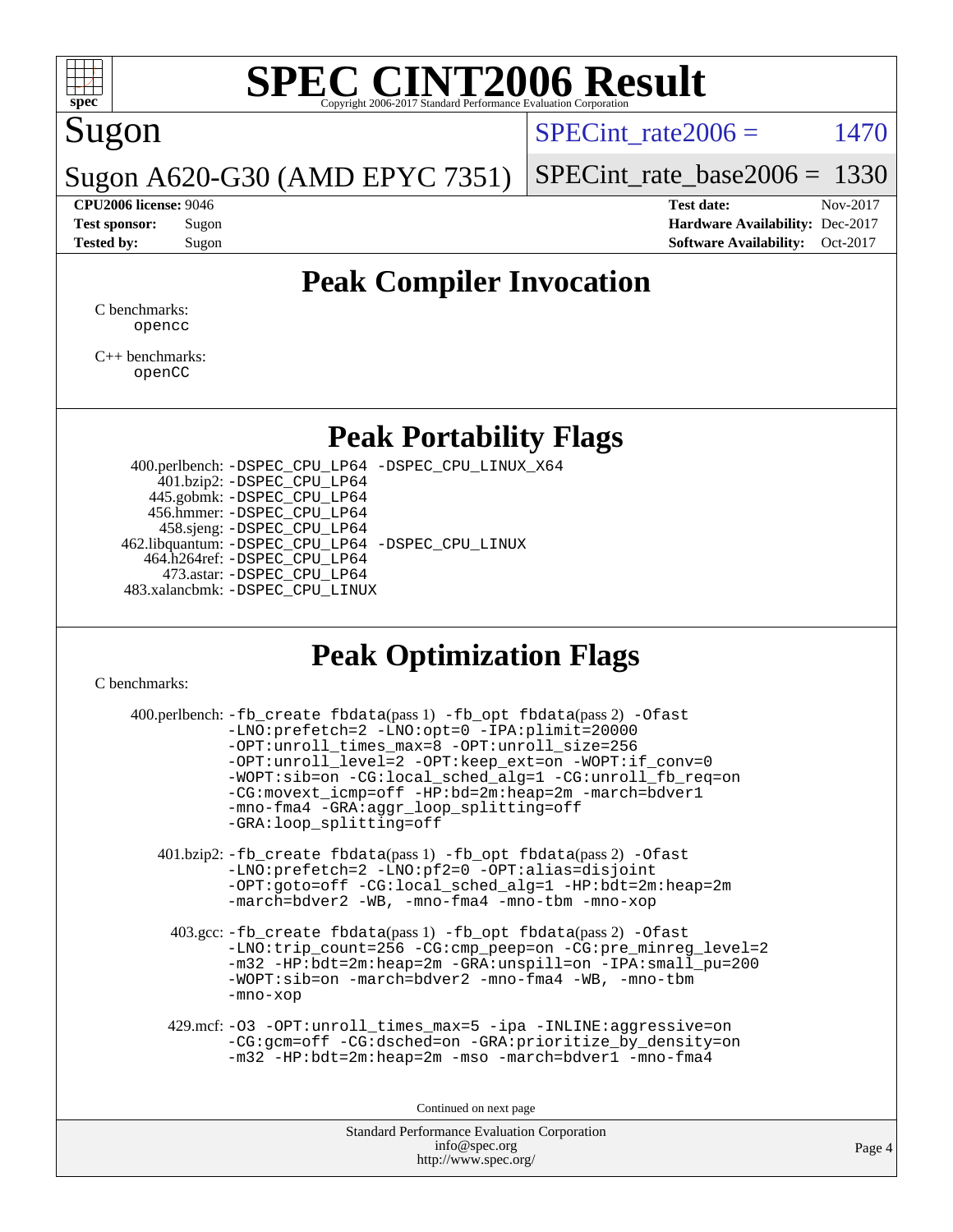

Sugon

 $SPECTnt_rate2006 = 1470$ 

Sugon A620-G30 (AMD EPYC 7351) [SPECint\\_rate\\_base2006 =](http://www.spec.org/auto/cpu2006/Docs/result-fields.html#SPECintratebase2006) 1330

**[CPU2006 license:](http://www.spec.org/auto/cpu2006/Docs/result-fields.html#CPU2006license)** 9046 **[Test date:](http://www.spec.org/auto/cpu2006/Docs/result-fields.html#Testdate)** Nov-2017 **[Test sponsor:](http://www.spec.org/auto/cpu2006/Docs/result-fields.html#Testsponsor)** Sugon **[Hardware Availability:](http://www.spec.org/auto/cpu2006/Docs/result-fields.html#HardwareAvailability)** Dec-2017

# **[Peak Optimization Flags \(Continued\)](http://www.spec.org/auto/cpu2006/Docs/result-fields.html#PeakOptimizationFlags)**

**[Tested by:](http://www.spec.org/auto/cpu2006/Docs/result-fields.html#Testedby)** Sugon **[Software Availability:](http://www.spec.org/auto/cpu2006/Docs/result-fields.html#SoftwareAvailability)** Oct-2017

|                      | Standard Performance Evaluation Corporation<br>info@spec.org                                                                                                                                                                                                                                                                                              | Page |
|----------------------|-----------------------------------------------------------------------------------------------------------------------------------------------------------------------------------------------------------------------------------------------------------------------------------------------------------------------------------------------------------|------|
|                      |                                                                                                                                                                                                                                                                                                                                                           |      |
|                      | -CG:local_sched=off -CG:p2align=1 -GRA:unspill=on<br>-TENV: frame_pointer=off -fno-emit-exceptions -march=bdver2<br>$-mno-fma4$<br>-L/root/work/libraries/SmartHeap-10/lib -lsmartheap                                                                                                                                                                    |      |
|                      | 483.xalancbmk: - Ofast - LNO: prefetch=2 - OPT: unroll_size=512<br>-OPT:unroll_times_max=8 -D__OPEN64_FAST_SET<br>-INLINE:aggressive=on -m32 -CG:cmp_peep=on                                                                                                                                                                                              |      |
|                      | 473.astar: -fb_create fbdata(pass 1) -fb_opt fbdata(pass 2) -Ofast<br>-WOPT:if_conv=0 -WOPT:sib=on -CG:divrem_opt=on<br>-CG:p2align=1 -CG:dsched=on -GRA:optimize boundary=on<br>-OPT:alias=disjoint -INLINE:aggressive=on<br>-IPA:small_pu=3000 -IPA:plimit=3000 -HP:bdt=2m:heap=2m<br>-march=bdver1 -mno-fma4                                           |      |
|                      | 471.omnetpp: - Ofast - m32 - INLINE: aggressive=on - CG: cmp_peep=on<br>-WOPT:sib=on -D__OPEN64_FAST_SET -march=bdver2 -mno-fma4<br>-L/root/work/libraries/SmartHeap-10/lib -lsmartheap                                                                                                                                                                   |      |
| $C_{++}$ benchmarks: |                                                                                                                                                                                                                                                                                                                                                           |      |
|                      | 464.h264ref: -fb_create fbdata(pass 1) -fb_opt fbdata(pass 2) -03<br>-OPT:unroll_size=256 -OPT:unroll_times_max=2<br>-IPA:plimit=20000 -OPT:alias=disjoint -CG:ptr_load_use=0<br>-CG:local sched alg=1 -HP:bdt=2m:heap=2m -march=bdver1<br>$-mno-fma4$                                                                                                    |      |
|                      | -IPA:plimit=15000 -IPA:small_pu=100<br>-HP:bdt=2m:heap=2m,limit=300 -march=bdver2 -mno-fma4                                                                                                                                                                                                                                                               |      |
|                      | 462.libquantum: -Ofast -mso -OPT:unroll_size=512 -OPT:unroll_times_max=16<br>-LNO:prefetch=2 -LNO:prefetch_ahead=4 -LNO:pf2=0<br>-CG:local_sched_alg=1 -CG:p2align=0 -INLINE:aggressive=ON                                                                                                                                                                |      |
|                      | 458.sjeng: -fb_create fbdata(pass 1) -fb_opt fbdata(pass 2) -Ofast<br>-CG:ptr_load_use=0 -CG:divrem_opt=on -CG:movext_icmp=off<br>-CG:locs_best=on -LNO:full_unroll=10 -IPA:pu_reorder=2<br>-HP:heap=2m:bd=2m -WOPT:sib=on -march=bdver1 -mno-fma4                                                                                                        |      |
|                      | 456.hmmer: -fb_create fbdata(pass 1) -fb_opt fbdata(pass 2) -Ofast<br>-LNO: prefetch=2 -OPT: alias=disjoint<br>-OPT:unroll_times_max=16 -OPT:unroll_size=512<br>-OPT:unroll_level=2 -OPT:keep_ext=on -CG:cflow=0<br>-CG:cmp_peep=on -CG:pre_local_sched=off -HP:bdt=2m:heap=2m<br>-CG:p2align=0 -CG:load_exe=3 -CG:dsched=on -march=bdver1<br>$-mno-fma4$ |      |
|                      | 445.gobmk: -fb_create fbdata(pass 1) -fb_opt fbdata(pass 2) -Ofast<br>-OPT:unroll_size=256 -OPT:unroll_times_max=8<br>-OPT:keep_ext=on -IPA:plimit=750 -IPA:min_hotness=300<br>-IPA:pu_reorder=1 -LNO:ignore_feedback=off -WOPT:if_conv=2<br>-HP:bd=2m:heap=2m -march=bdver1 -mno-fma4                                                                    |      |

<http://www.spec.org/>